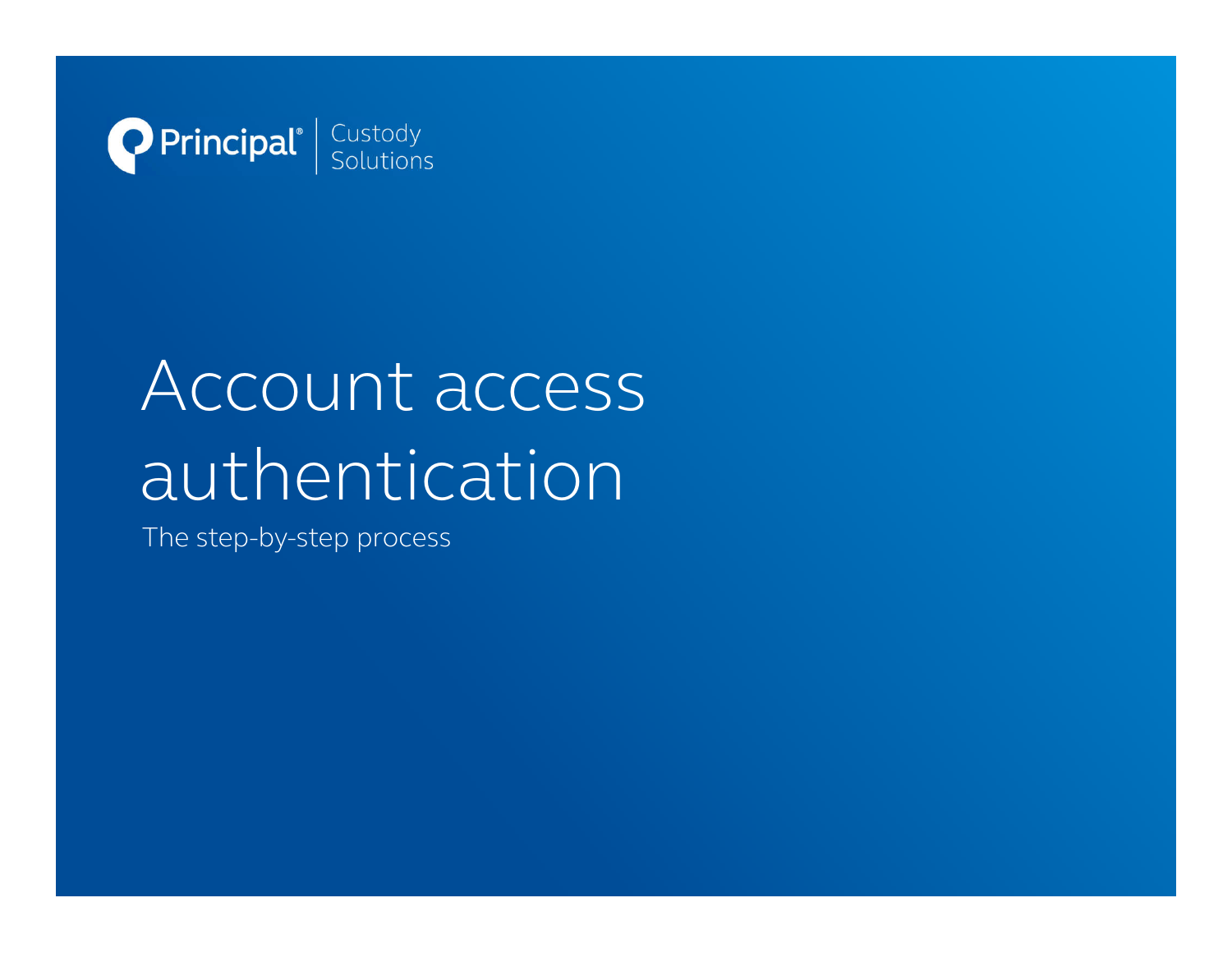### Important first step

- Setting up your custody account access is vital and needs to be completed prior to your migration.
- We'll monitor the authentication progress. If you've not authenticated, your Relationship Manager will reach out to you based on the contact information we have on file.

### **Security Operations Center**

- 130 full-time security staff
- Staffed  $2\overline{4/7/365}$
- Monitors our network and infrastructure

Your account activation process will be monitored by this team.

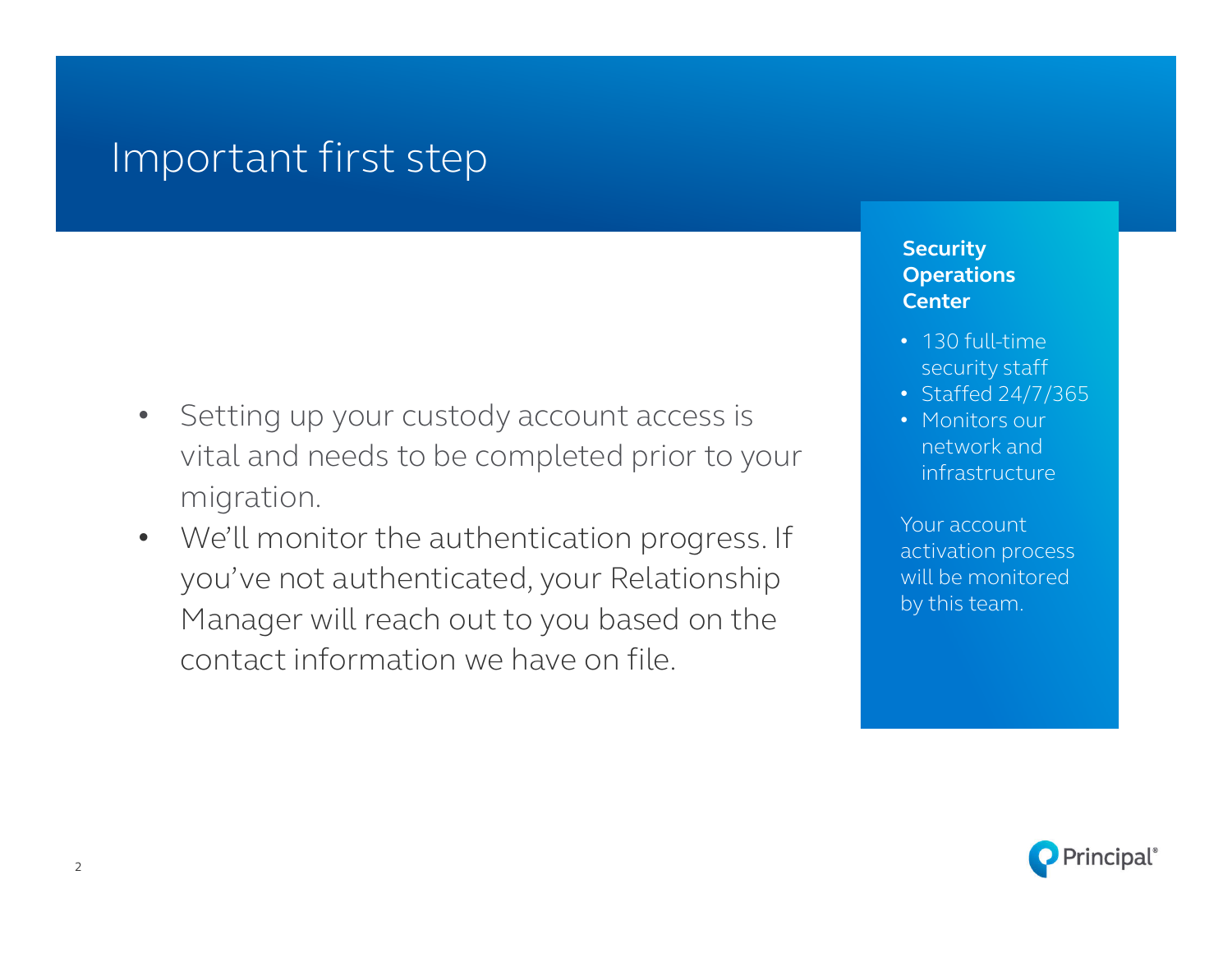# Multiple roles with Principal®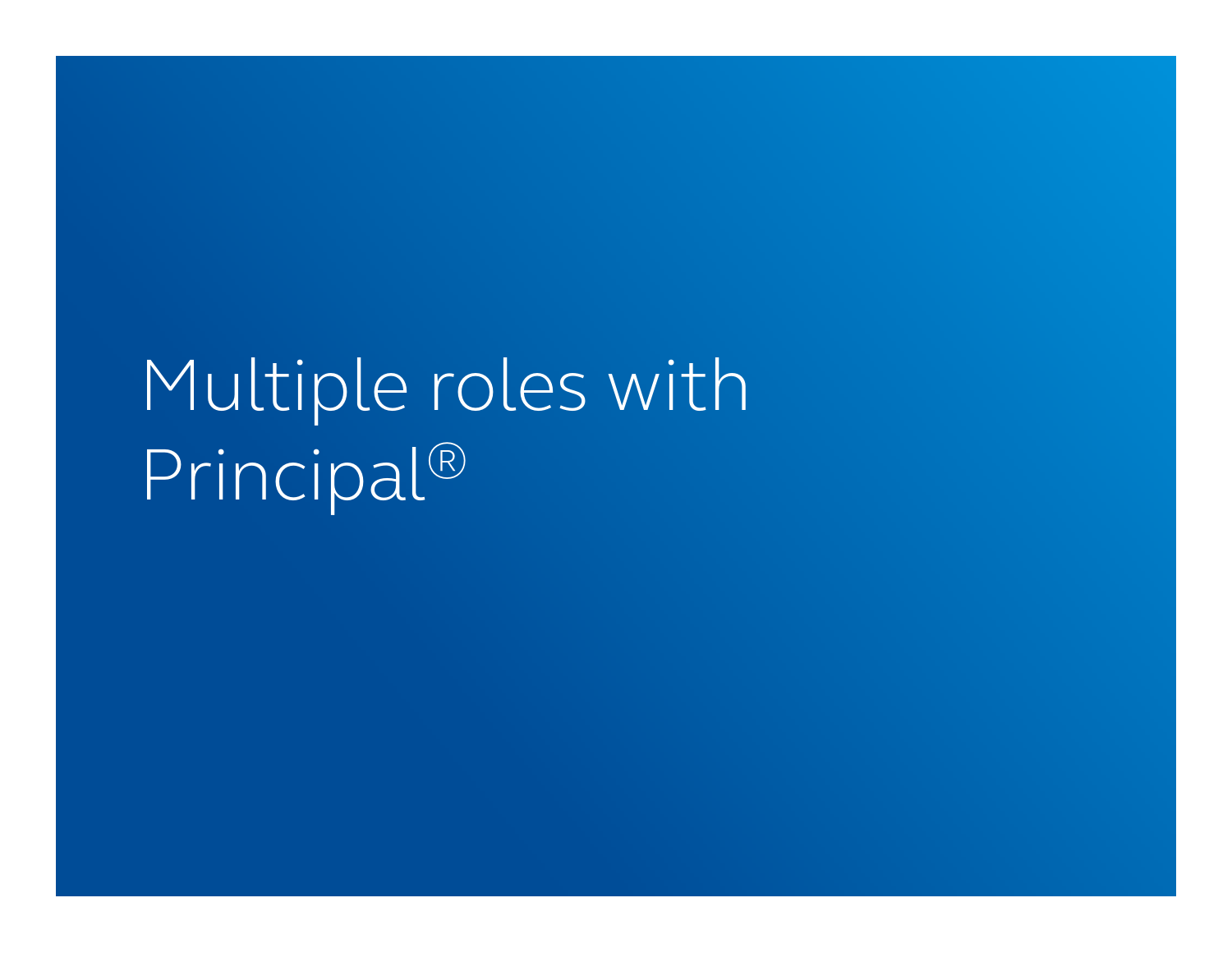# Multiple roles with Principal<sup>®</sup> accounts

- If you already have another role associated with Principal (tied to another product), you'll use the same username and password that you use today.
- This means one single username and password for all your Principal web experiences.

### **Important**

To reset your username and/or password, call 1-877-475-3436, option 1.

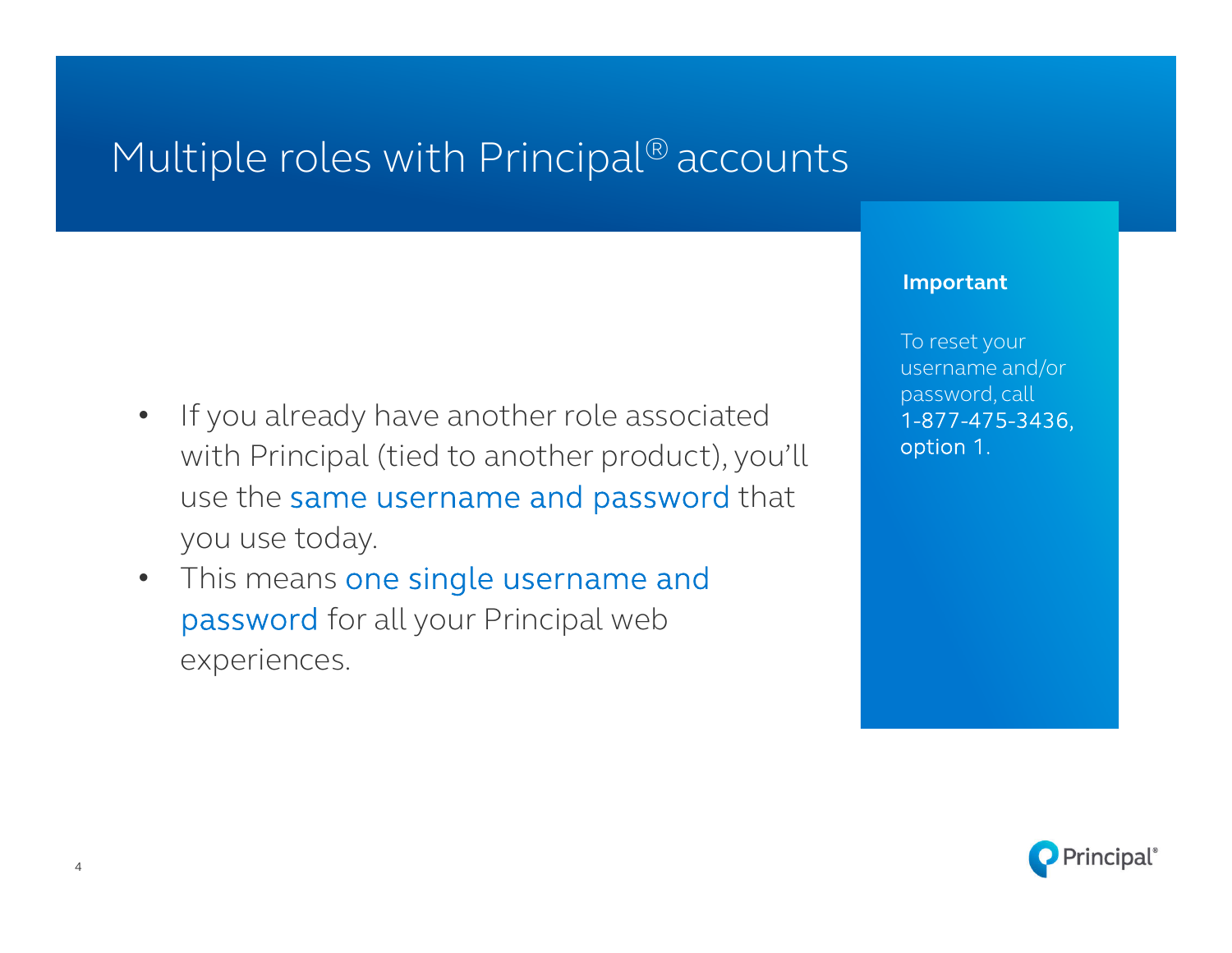## I have a Principal<sup>®</sup> username and password



Starting Jan. 18, when you log in with your Principal username and password you use today, you'll simply see the custody solutions account role option, in addition to your existing login roles/products.

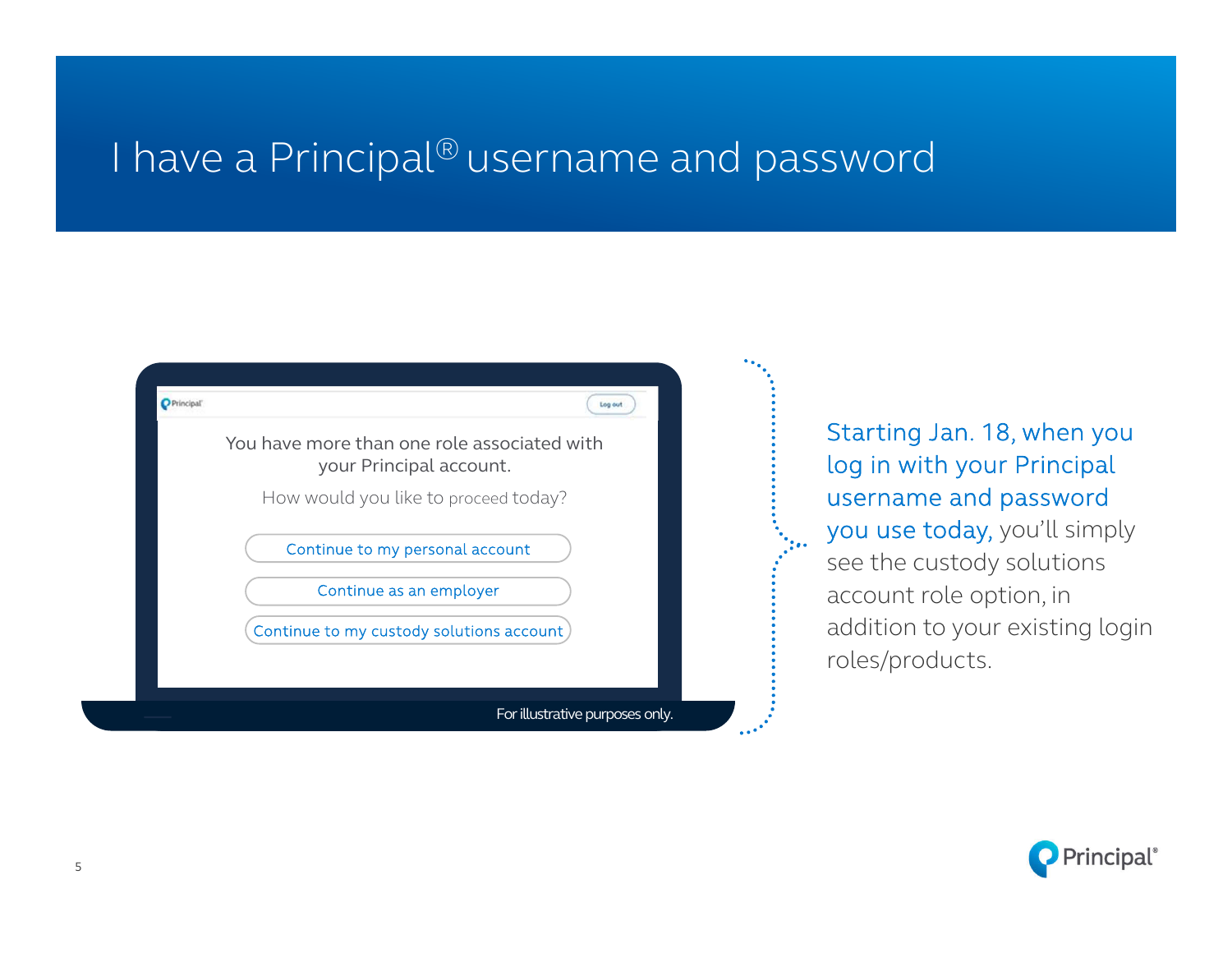## I have a Principal<sup>®</sup> username and password



If you select the custody solutions account prior to migration, this is the screen you'll see.

Your custody solutions account data doesn't migrate to Principal® Custody Solutions until Feb. 22 so there is no data for you to

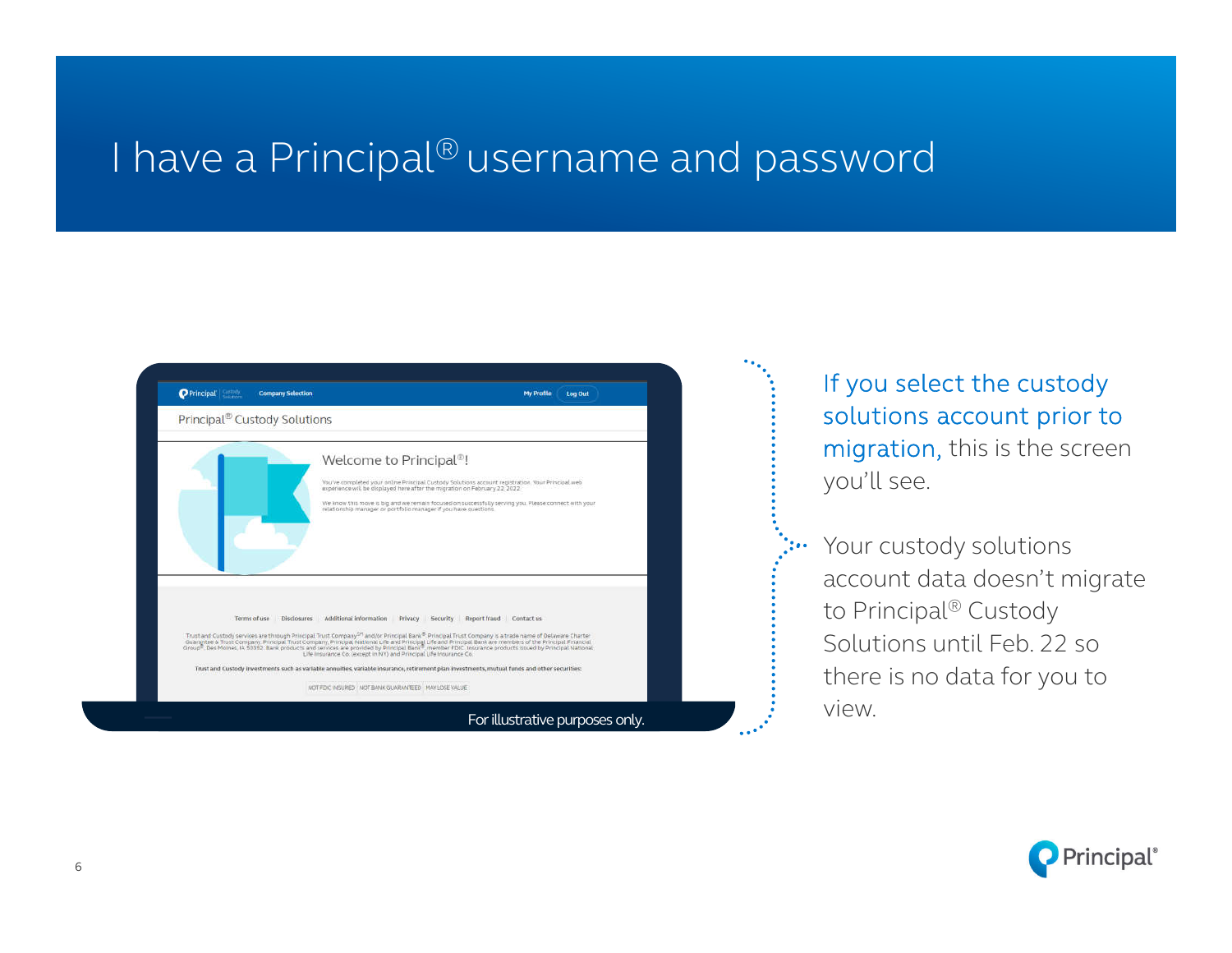# Email addresses and login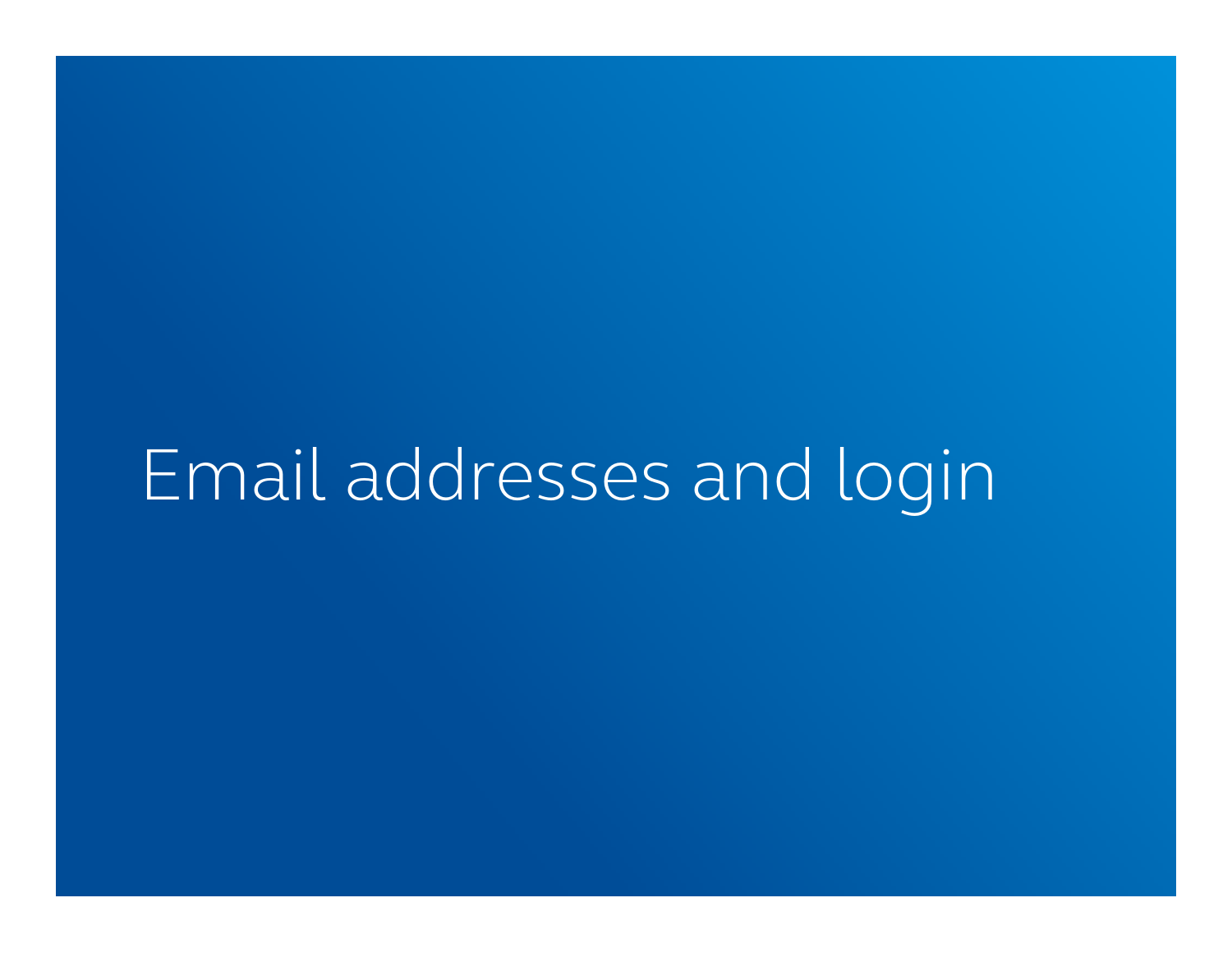## Principal matches existing accounts by email address

If you use one email address for your trust and custody account(s), as well as your other Principal product(s),

 $\Diamond$  you don't need to go through the online account access process.

### **One email address and addresses Multiple email addresses**

If you use multiple email addresses, one for your trust and custody account(s) and a different one for your other Principal product(s),

 $\heartsuit$  you will need to go through the online account access process.

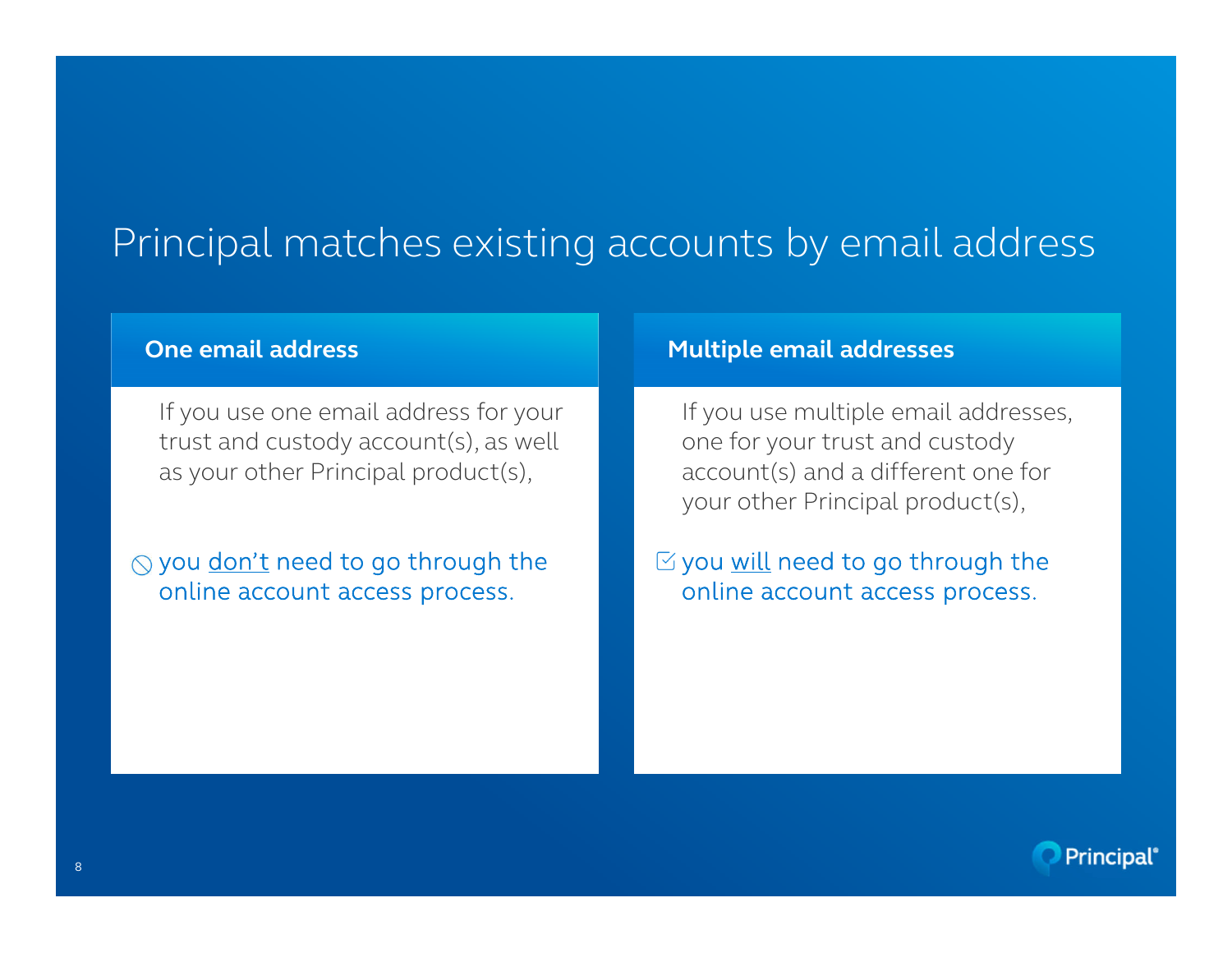## Take note: sharing a username and password

### **Sharing username and password**

If you currently share a username and password with a team member(s),

contact your Relationship Manager to get set up to receive your own online account authentication email.

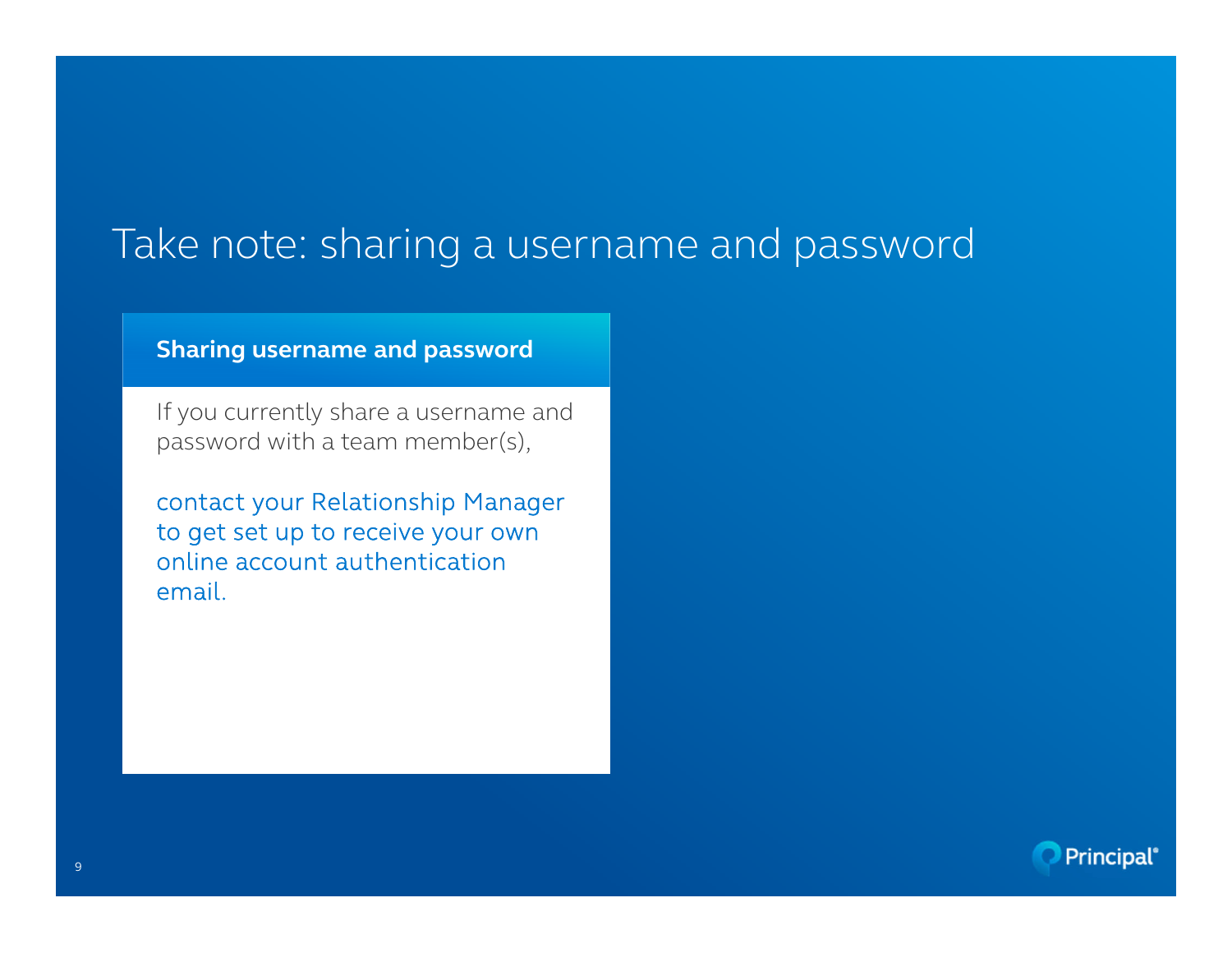# Step by step process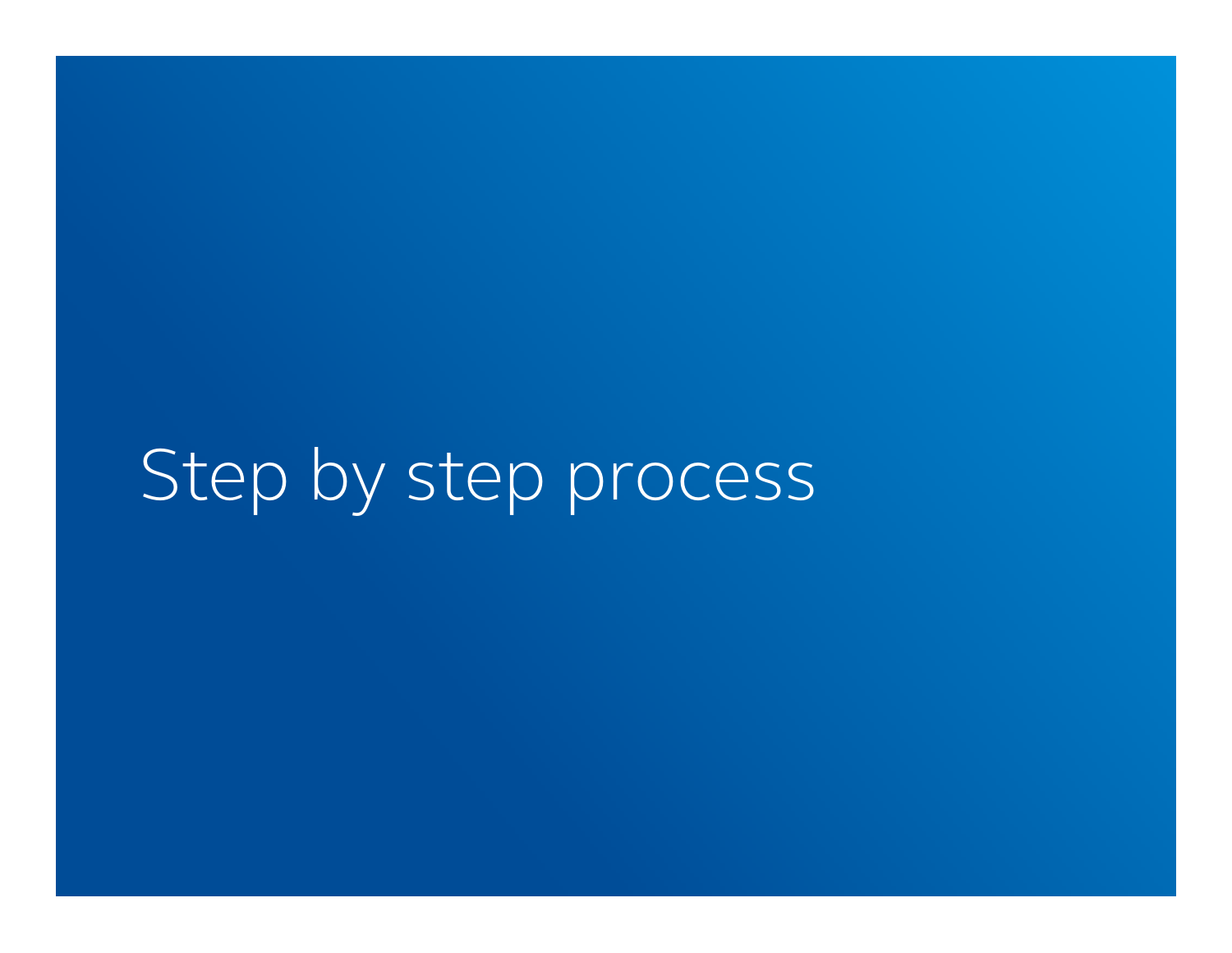# Getting started

- Watch for an email from Principal on Jan. 18. If you don't receive the Jan. 18 email, reach out to your Relationship Manager.
- If you've not authenticated, your Relationship Manager will reach out to you (based on the contact information we have on file).
- We're migrating the account access you currently have, so when you log in on Feb. 22, you'll have access to the same accounts, features, and functions you do today.

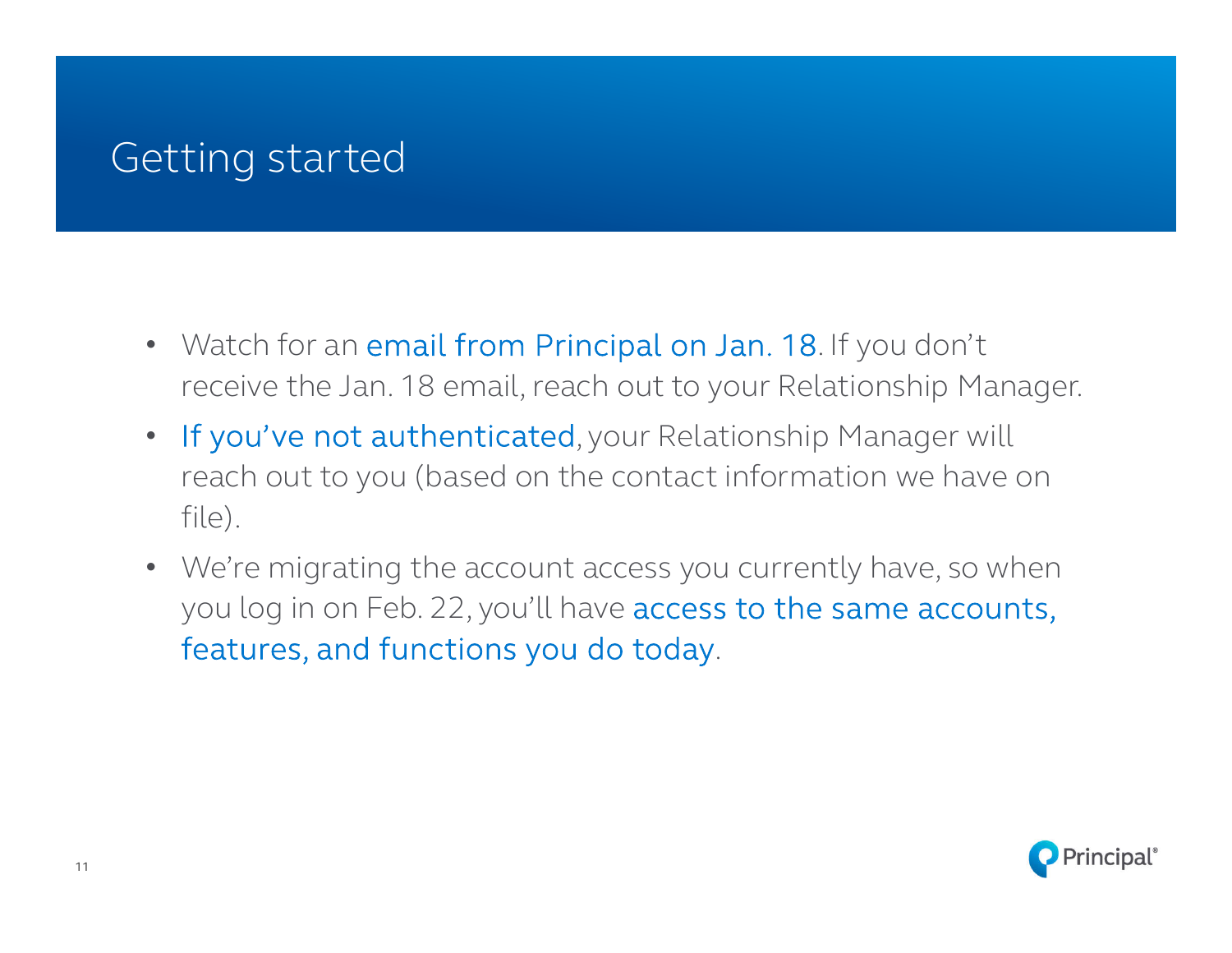## Account set-up email from Principal

The account set-up email will come from one of the following email addresses:

webrequest@exchange.principal.com

theprincipalfinancialgroup@exchange.principal.com

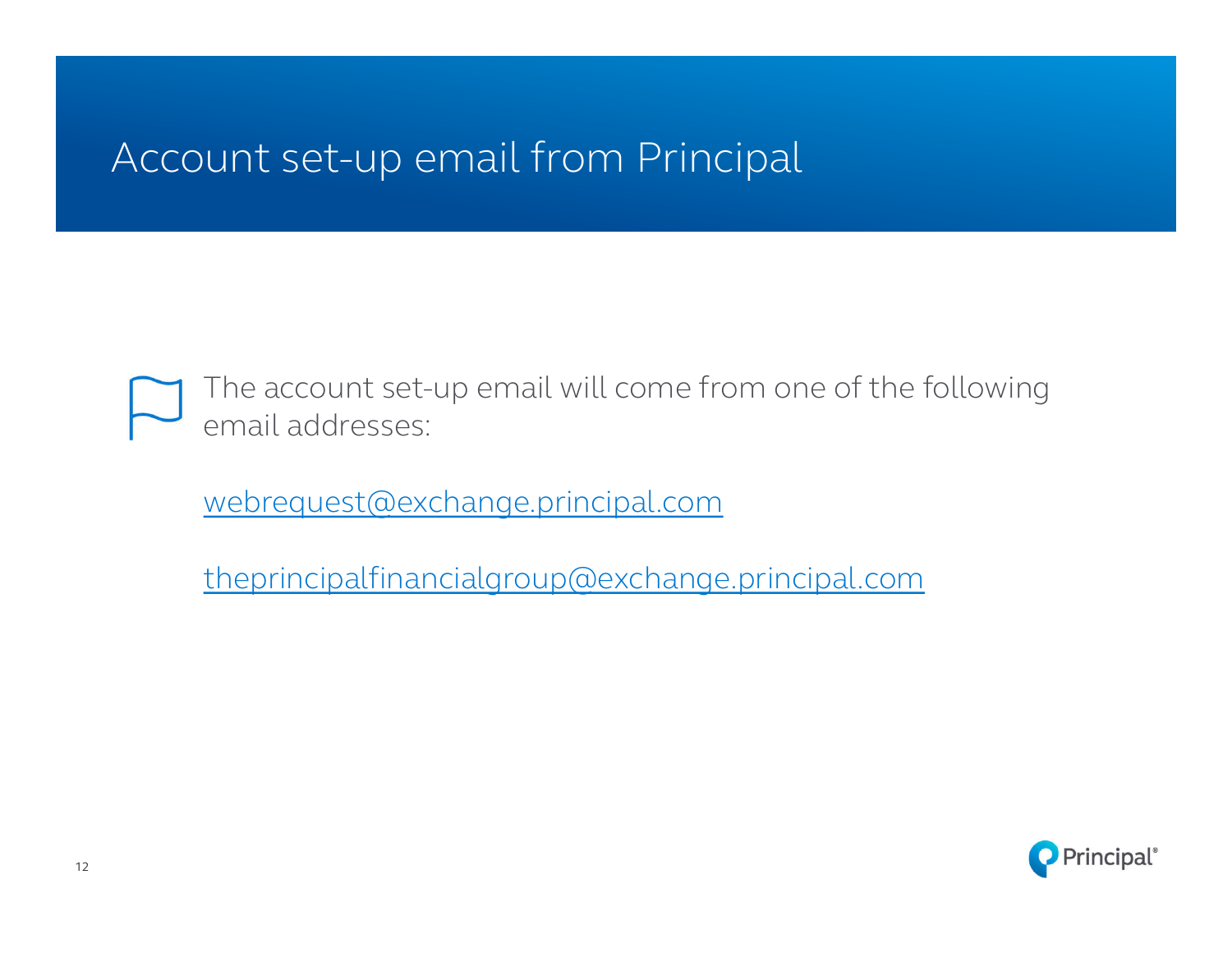# Account set-up email



We recommend using a computer, rather than a mobile device to activate your account.

- The link is specific to you and your account set-up.
- Click on the link within 72 hours to begin the account set up process.
- If you click on the link after the 72-hour window, you'll receive a message indicating Principal will reset the process by sending you a new email within a few days.
- Call 877-475-3436 for help, option 1, then option 2 for Principal® Custody Solutions' assistance.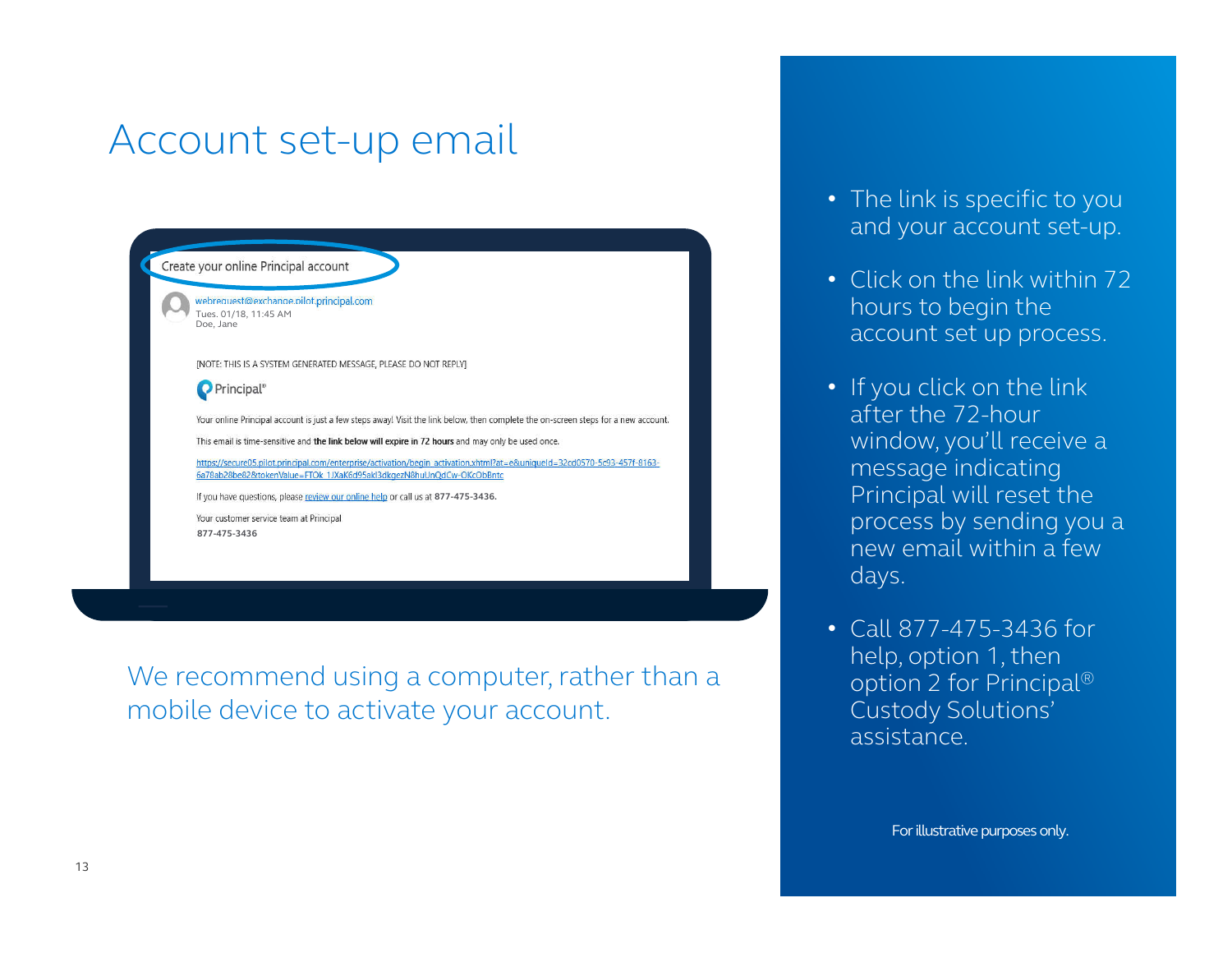# Set your username and password

#### $\bullet$

#### **O** Principal®

### Set Your Username and Password

Your username must be 8-32 characters, include at least 2 numbers, and no special characters or spaces.

#### **Username**

Your password must be 8-32 characters, include at least 1 number, 1 letter, and no spaces. It can't be the same as your username, and it is case sensitive.

#### **Password**

**Confirm Password**

**Submit Submit**

Key requirements for your username and password.

### • Username

- o 8-32 characters
- o At least 2 numbers
- o No special characters/spaces

### • Password

- o 8-32 characters
- o Must have 1 number, 1 letter, and no spaces
- o Case sensitive
- o Can't be the same as your username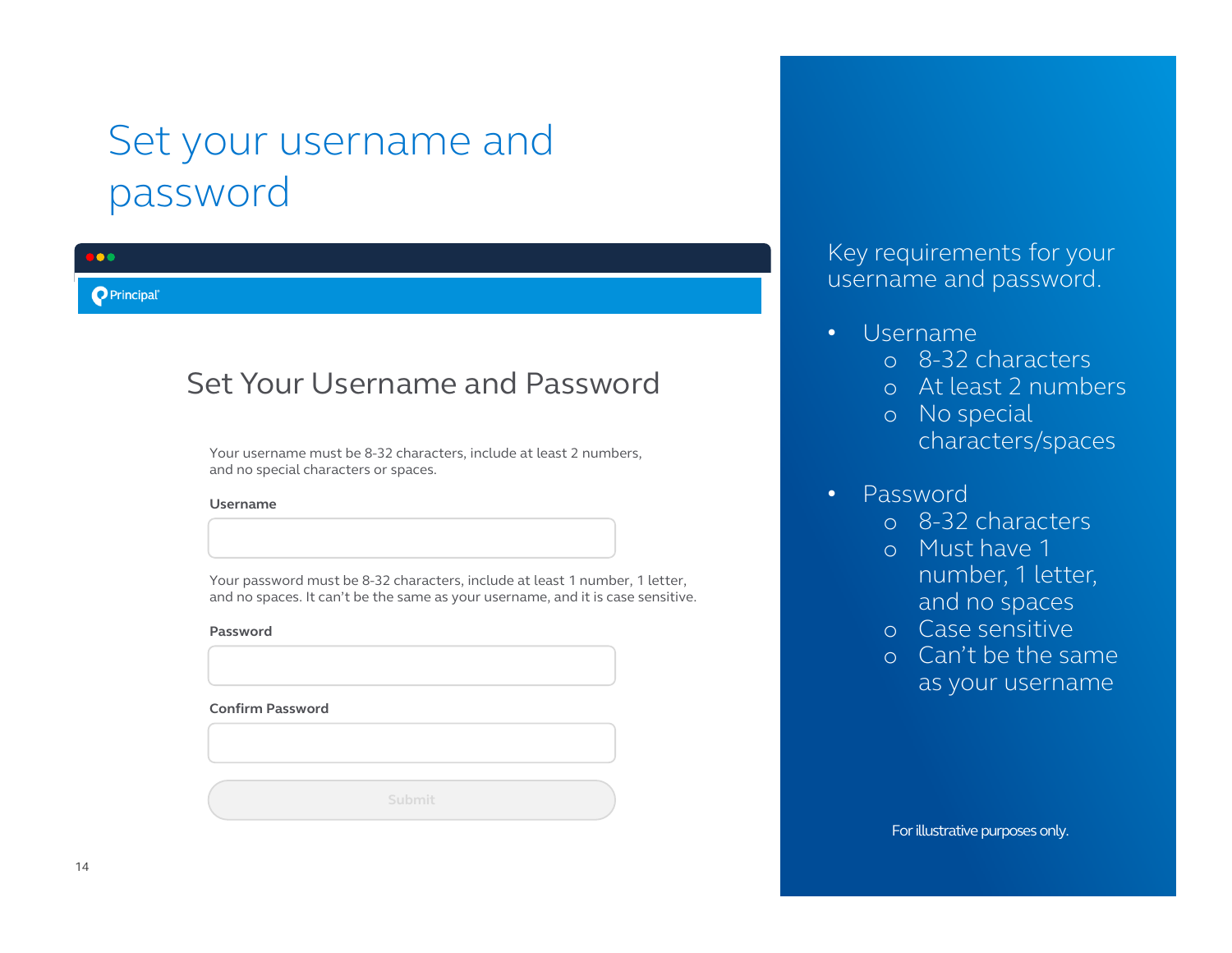# Set your customer service questions

#### $\bullet$

#### **O** Principal

### Set Your Customer Service Questions

Your Customer Service security questions and answer are an additional security measure we use to help protect account information.

#### **Question 1**

What was your high school mascot?

Answer

#### **Question 2**

What street did you grow up on?

Answer

#### **Question 3**

What was the model of your first car?

Answer

- An additional security measure to help protect your trust and custody account information.
- Three default questions
	- o What was your high school mascot?
	- o What street did you grow up on?
	- o What was the model of your first car?
- After the account has migrated, you can change the security questions.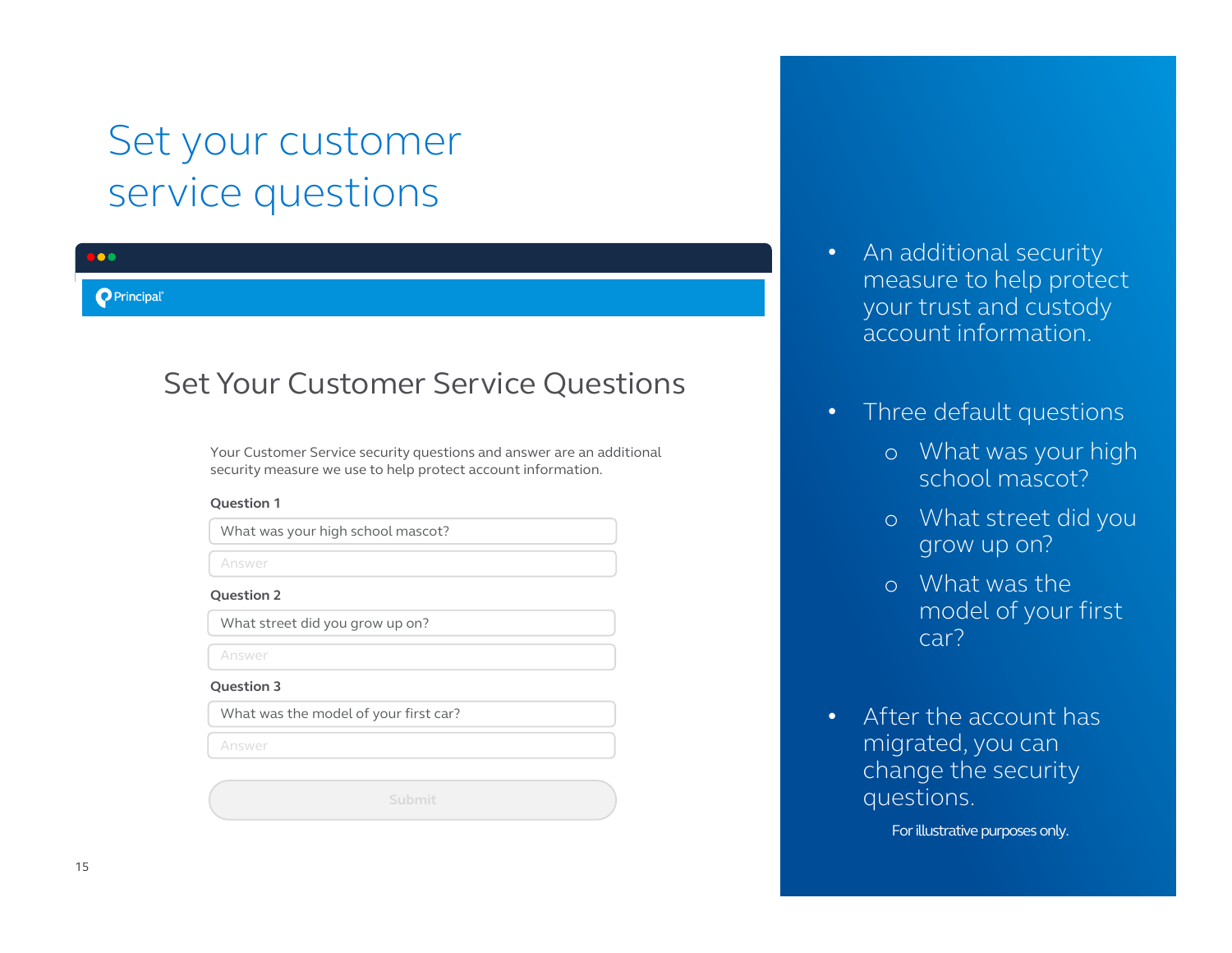# Your account activated

| <b>DOO</b>                                                                            |  |
|---------------------------------------------------------------------------------------|--|
| <b>Principal</b>                                                                      |  |
| <b>Account Activated</b>                                                              |  |
| Successi You have created your new Principal account.<br>Your Username is: Smith12345 |  |
| Log in                                                                                |  |

- Once the questions are answered, you'll receive confirmation that your account has been set up.
- The username you created earlier will display on this screen.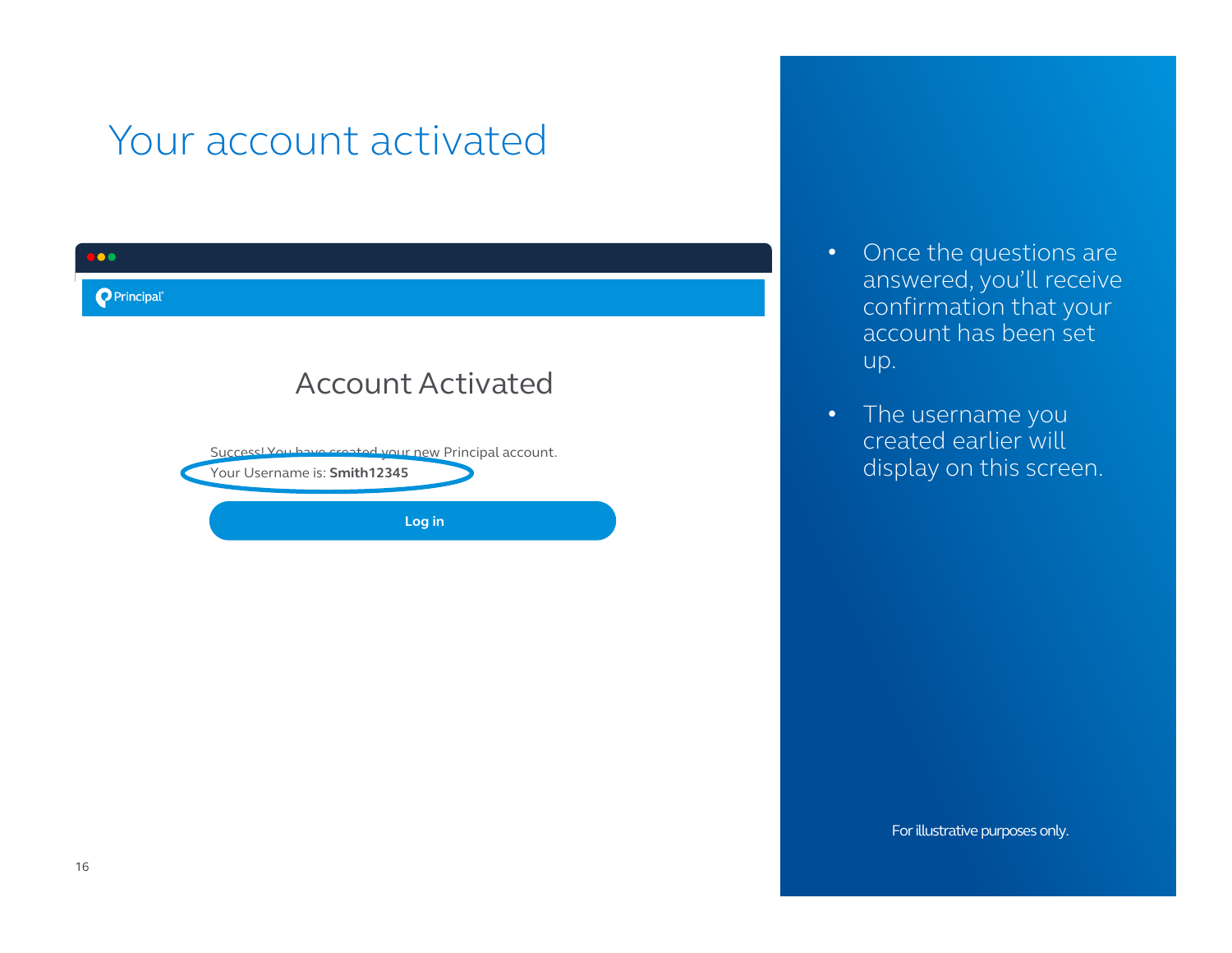Last step: two-factor authentication (required)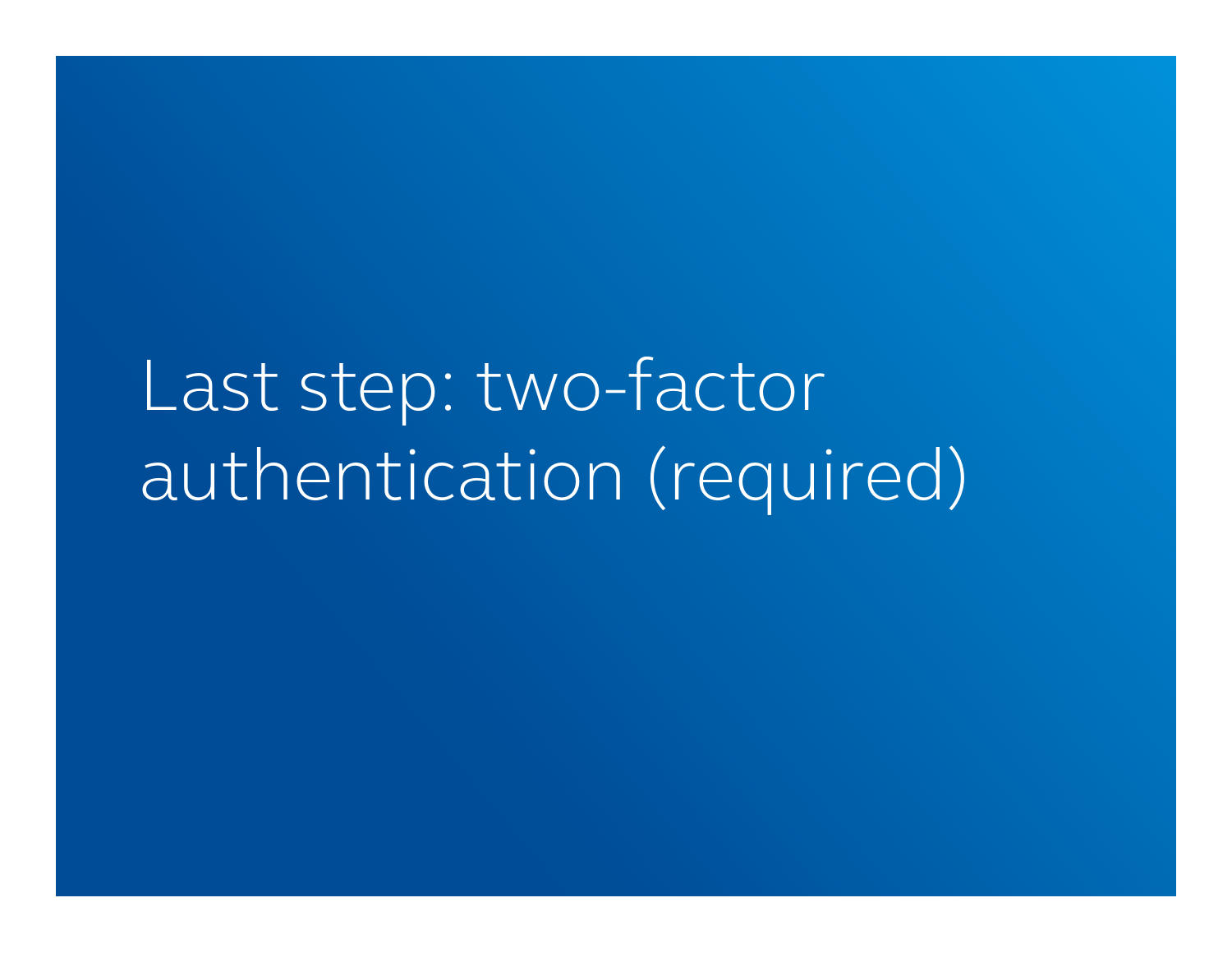# Last step: two-factor authentication

 $\bullet$ 

**O** Principal®

### Set up 2-factor authentication

Choose **one or more** of the following options

| Set up an authenticator app (most secure) | <b>@What's this?</b> |
|-------------------------------------------|----------------------|
| Set up text messaging                     |                      |
| Set up voice call                         |                      |

Choose your preferred method of receiving twofactor authentication:

- Authenticator app
- Text message
- Voice call

For text messaging and voice call, follow the prompts you receive.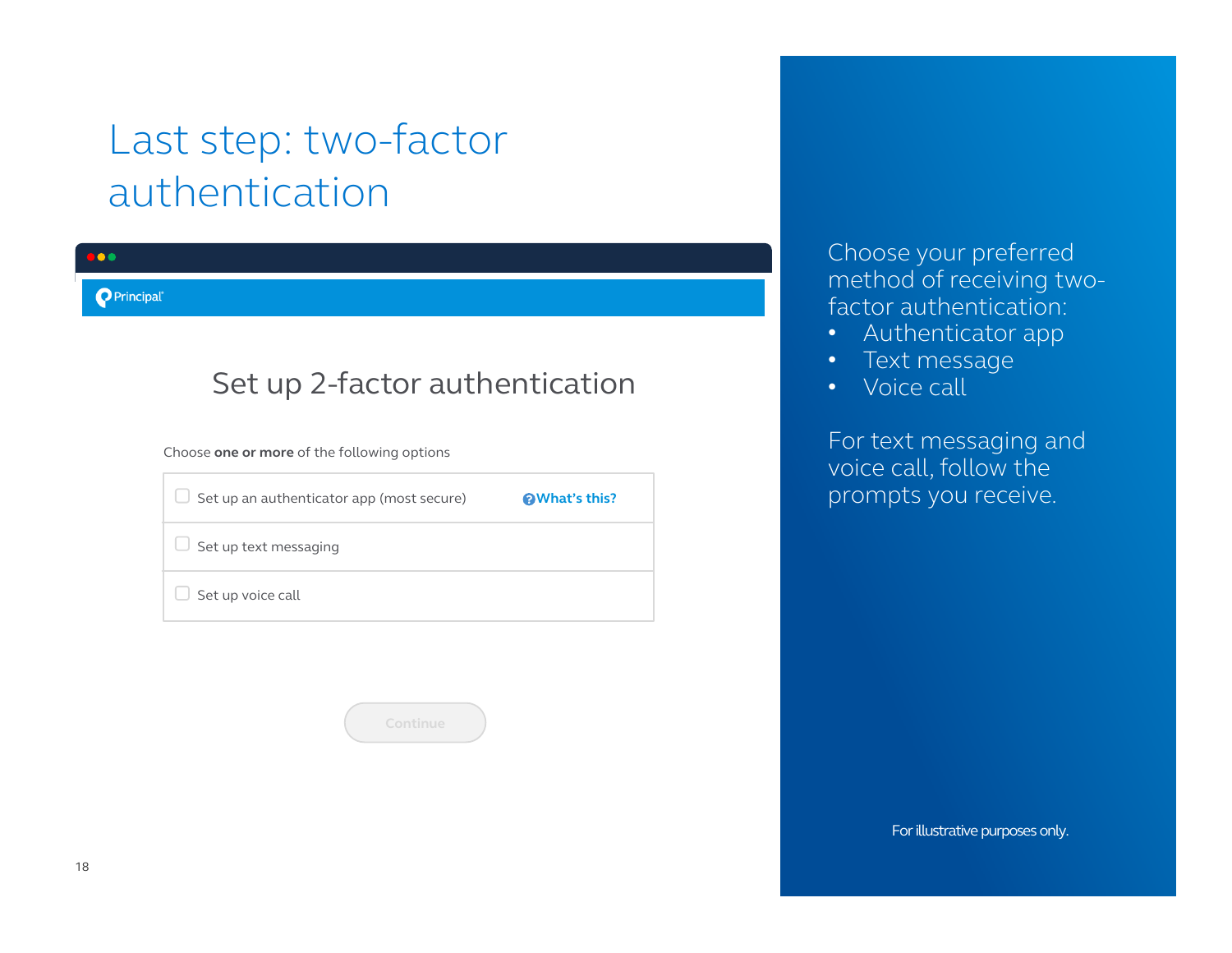# 1) Set up an authenticator app

#### **O** Principal

### Set up an authenticator app

**Step 1 of 2**

Download an authenticator app, or open one if you already have it. The following apps are compatible with Principal—but others might work as well.



The next steps walk through using an authenticator app.

### Step 1

Download an authenticator app for either your mobile device or your desktop. If you already use one, open it.

For mobile applications, we've found that Microsoft, Google, Authy, and LastPass authenticators are compatible with Principal, but others might work as well

For desktop applications, use Authy.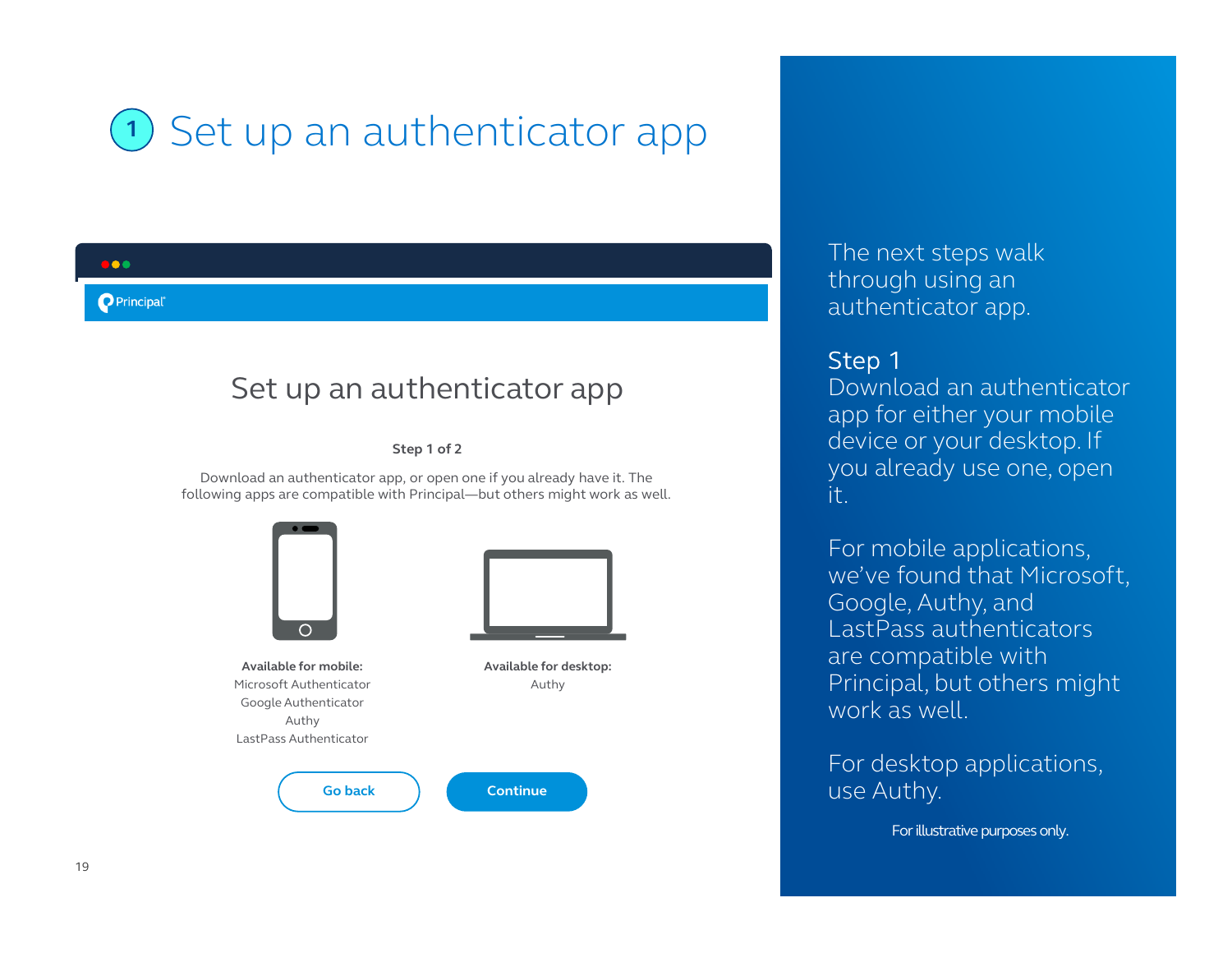

### Set up an authenticator app

**Step 2 of 2**

Follow the setup instructions on your app. When prompted, scan the image below or enter the 16-digit code.



If you're using an app on a desktop computer, you'll need to manually enter the code above



Step 2 From your desktop, manually enter the 16-digit code shown.

OR

From your mobile device, scan the QR image.

For illustrative purposes only.

 $\bullet$ 

**O** Principal®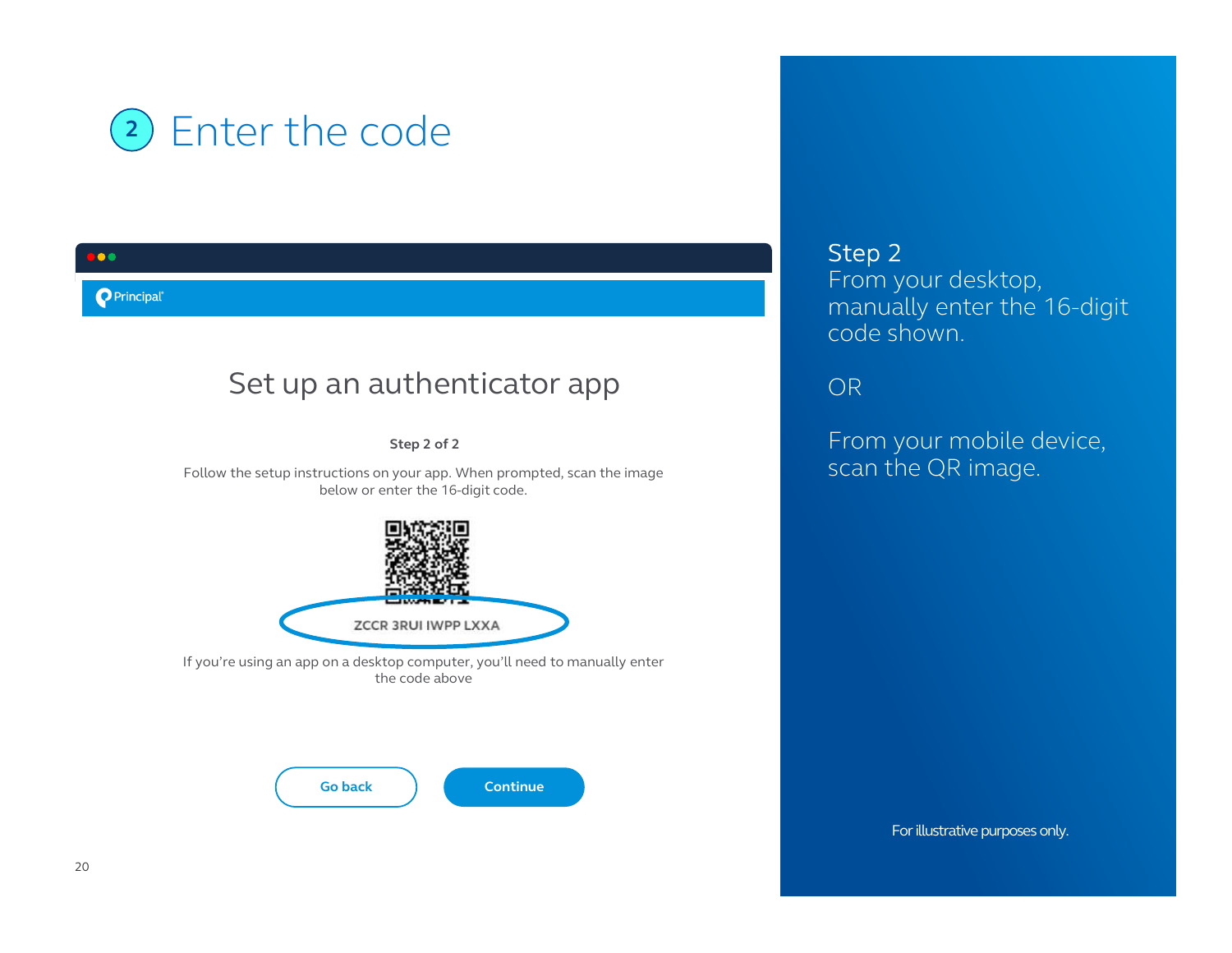# Confirm your authenticator **3**app – Principal code

### Let's confirm your authenticator app

Open the app to find your Principal code



**Continue**

**Go back**

Step 3 Confirm your authenticator app by opening the app to find your Principal code.

For illustrative purposes only.

 $\bullet$ 

**P**Principal®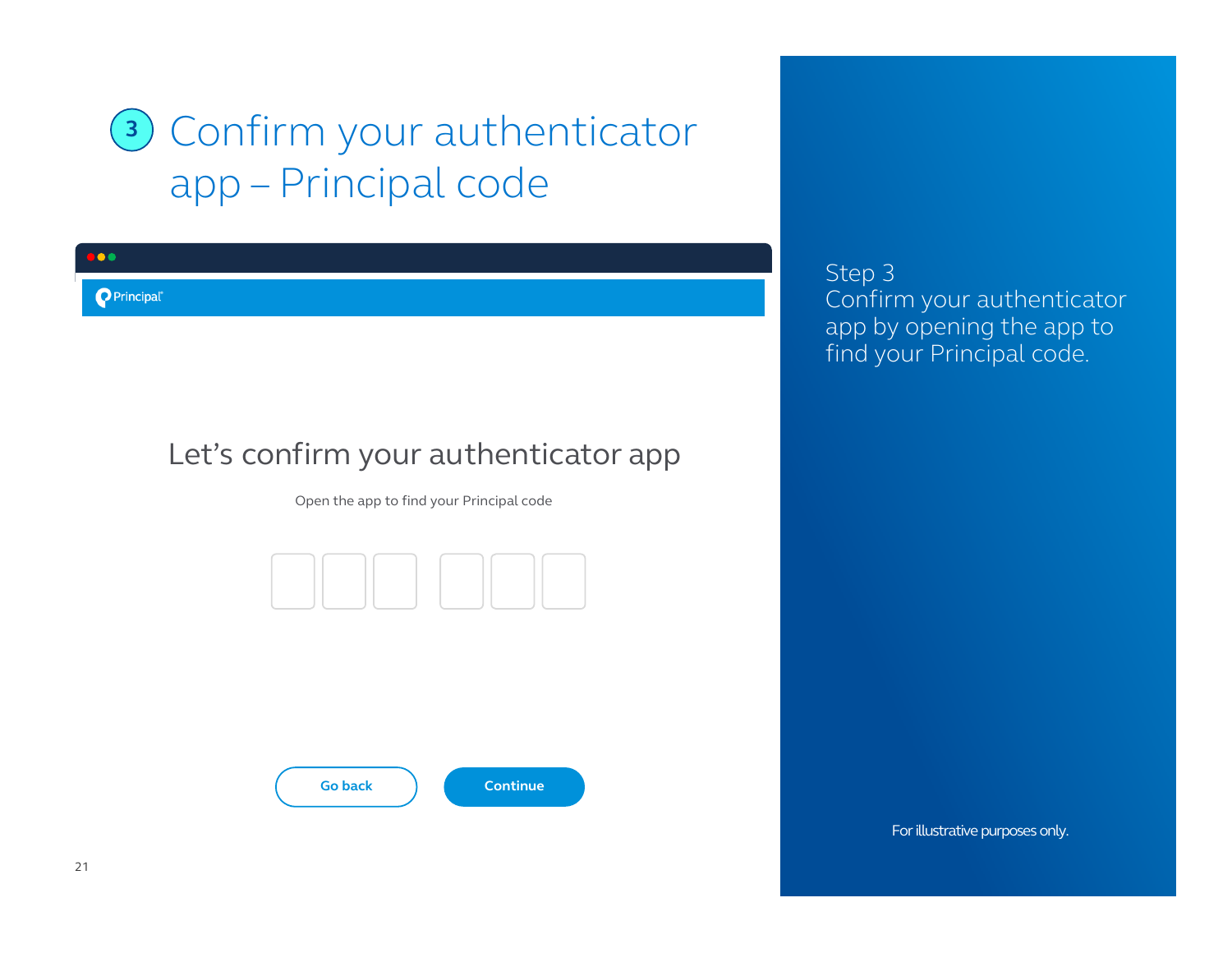

| 100                    |                                  |                                                                             |
|------------------------|----------------------------------|-----------------------------------------------------------------------------|
| Principal <sup>®</sup> |                                  |                                                                             |
|                        |                                  |                                                                             |
|                        |                                  | Last step! Keep these backup codes somewhere safe.                          |
|                        | Each code can only be used once. | If you lose access to your device, you can use them to access your account. |
|                        | 8182 0926                        | 3943 0263                                                                   |
|                        | 40517108                         | 3403 8400                                                                   |
|                        | 36268149                         | 4748 3703                                                                   |
|                        | 7205 7533                        | 7684 0840                                                                   |
|                        | 7182 0106                        | 7943 5116                                                                   |
|                        |                                  |                                                                             |
|                        |                                  | <b>Download</b><br><b>Close</b>                                             |

- You'll receive a list of 10 backup codes to use if you lose access to your device, such as losing your cell phone.
- Store these codes somewhere safe.
- If you lose these codes, call us at 1-877-475- 3436, option 1.
- You will no longer need your key fob to access your account.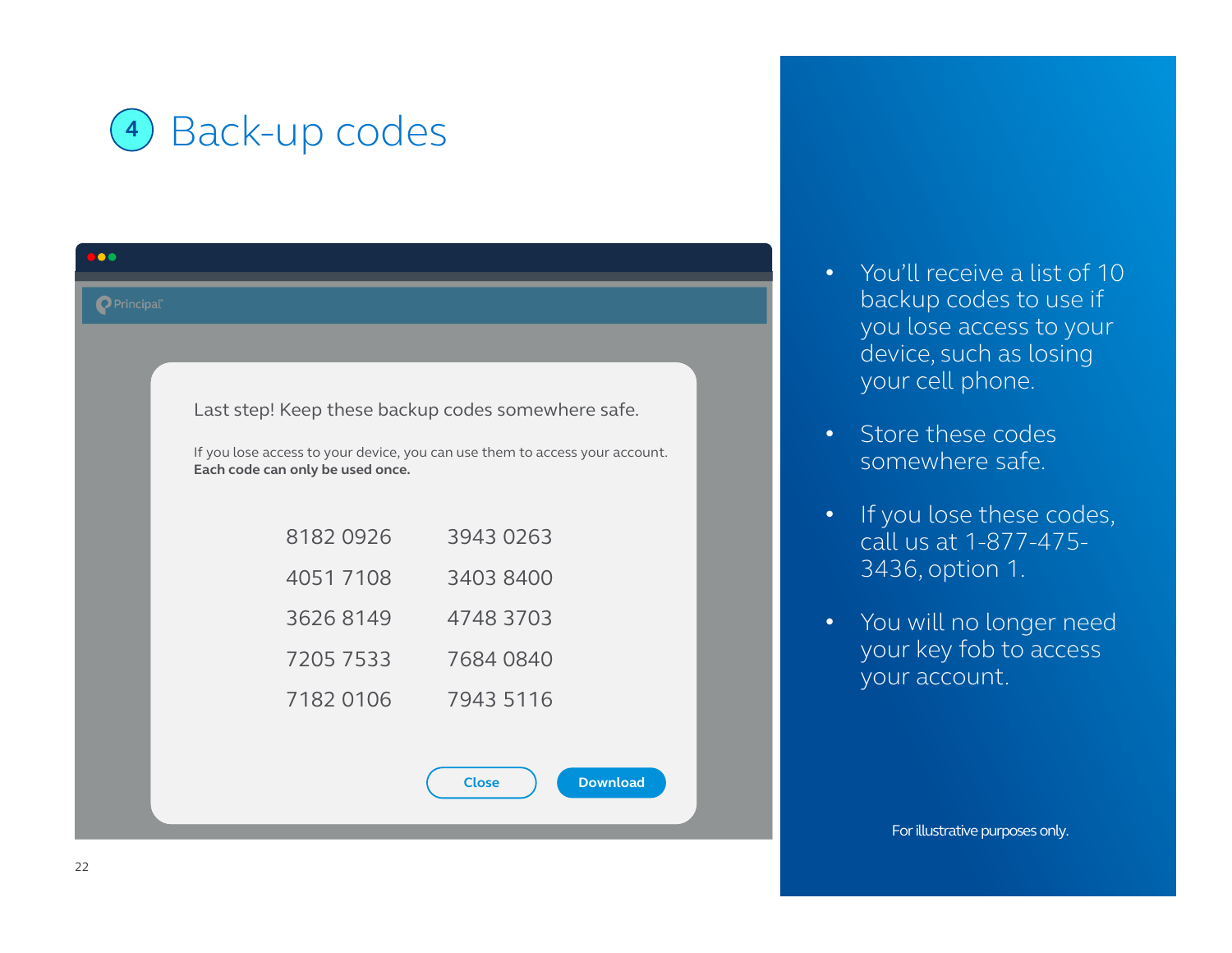### Account set-up complete



### Once you've completed the

steps, the account set-up process is complete, and you'll be redirected to this welcome page.

As a reminder, your custody solutions account data doesn't migrate to Principal® Custody Solutions until Feb. 22 so there is no data for you to view.

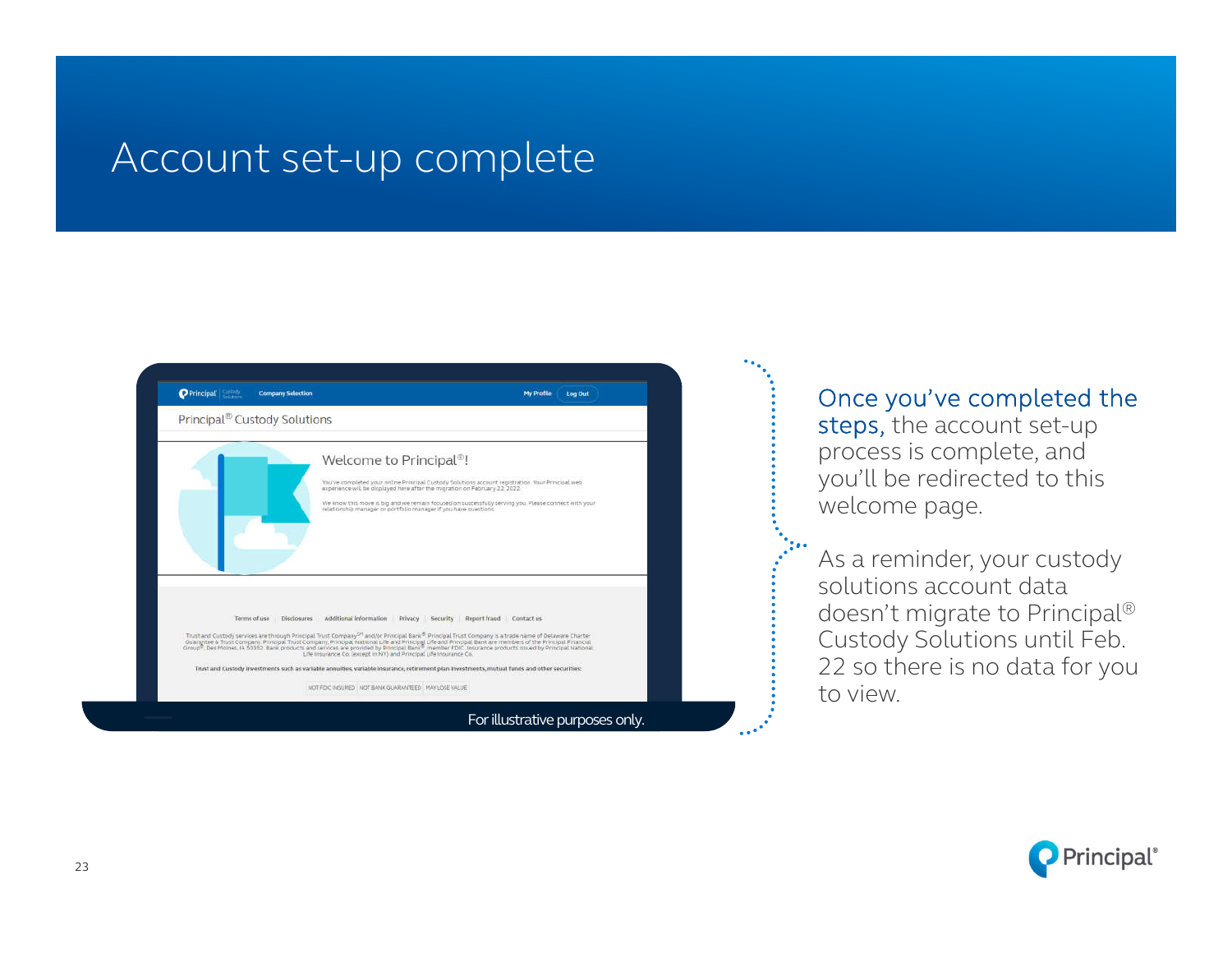If you find you need help during this process, please call 1-877-475-3436, option 1, then option 2 for Principal® Custody Solutions' assistance or reach out to your Relationship Manager.